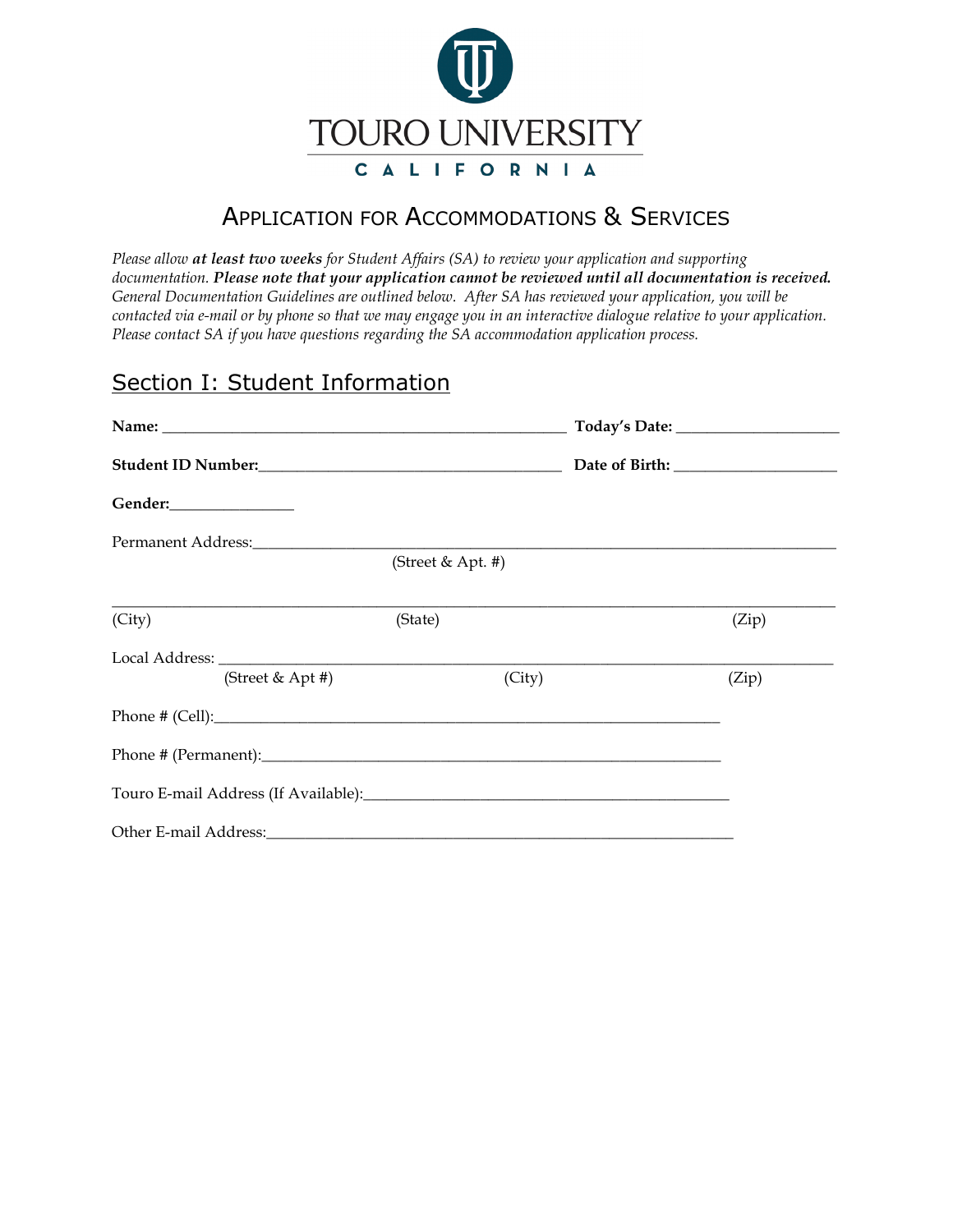#### Section II: Programmatic Information

Touro University California, College you are attending: \_\_\_\_\_\_\_\_\_\_\_\_\_\_\_\_\_\_\_\_\_\_\_\_\_\_\_\_\_\_\_\_\_\_\_\_\_\_\_\_\_)

Program:

Anticipated Graduation Date: \_\_\_\_\_\_\_\_\_\_\_\_\_\_\_\_\_\_\_\_\_\_\_\_ First Semester at Touro: \_\_\_\_\_\_\_\_\_\_\_\_\_\_\_\_\_\_

Please briefly describe your program. Be sure to include information about fieldwork, classroom, clinical or laboratory components, comprehensive examinations, a thesis/dissertation, or other requirements that may be impacted by your disability or may need reasonable accommodations:

**\_\_\_\_\_\_\_\_\_\_\_\_\_\_\_\_\_\_\_\_\_\_\_\_\_\_\_\_\_\_\_\_\_\_\_\_\_\_\_\_\_\_\_\_\_\_\_\_\_\_\_\_\_\_\_\_\_\_\_\_\_\_\_\_\_\_\_\_\_\_\_\_\_\_\_\_\_\_\_\_\_\_\_\_\_\_\_\_\_\_\_\_\_**

**\_\_\_\_\_\_\_\_\_\_\_\_\_\_\_\_\_\_\_\_\_\_\_\_\_\_\_\_\_\_\_\_\_\_\_\_\_\_\_\_\_\_\_\_\_\_\_\_\_\_\_\_\_\_\_\_\_\_\_\_\_\_\_\_\_\_\_\_\_\_\_\_\_\_\_\_\_\_\_\_\_\_\_\_\_\_\_\_\_\_\_\_\_**

**\_\_\_\_\_\_\_\_\_\_\_\_\_\_\_\_\_\_\_\_\_\_\_\_\_\_\_\_\_\_\_\_\_\_\_\_\_\_\_\_\_\_\_\_\_\_\_\_\_\_\_\_\_\_\_\_\_\_\_\_\_\_\_\_\_\_\_\_\_\_\_\_\_\_\_\_\_\_\_\_\_\_\_\_\_\_\_\_\_\_\_\_\_**

 $\mathcal{L}_\mathcal{L} = \{ \mathcal{L}_\mathcal{L} = \{ \mathcal{L}_\mathcal{L} = \{ \mathcal{L}_\mathcal{L} = \{ \mathcal{L}_\mathcal{L} = \{ \mathcal{L}_\mathcal{L} = \{ \mathcal{L}_\mathcal{L} = \{ \mathcal{L}_\mathcal{L} = \{ \mathcal{L}_\mathcal{L} = \{ \mathcal{L}_\mathcal{L} = \{ \mathcal{L}_\mathcal{L} = \{ \mathcal{L}_\mathcal{L} = \{ \mathcal{L}_\mathcal{L} = \{ \mathcal{L}_\mathcal{L} = \{ \mathcal{L}_\mathcal{$ 

# Section III: Disability Related Information

Please answer the following questions regarding your disability and how it impacts your ability to learn, attend, or participate in University life.

#### **1. Please indicate your disability category(ies). Check all that apply:**

 $\square$  Learning Disability Attention Deficit/Hyperactivity Disorder (ADHD) Chronic Medical Condition  $\square$  Physical Disability (mobility impairment)  $\square$  Psychiatric Disability (psychological or mental illness) Visual Impairment or Blindness □ Deaf or Hard-of-Hearing  $\square$  Substance Abuse (Recovery) □ Traumatic Brain Injury Temporary Injury/Condition Undiagnosed Condition  $\triangleright$  Please describe:

 $\Box$  Other

Please specify:\_\_\_\_\_\_\_\_\_\_\_\_\_\_\_\_\_\_\_\_\_\_\_\_\_\_\_\_\_\_\_\_\_\_\_\_\_\_\_\_\_\_\_\_\_\_\_\_\_\_\_\_\_\_\_\_\_\_\_\_\_\_\_\_\_\_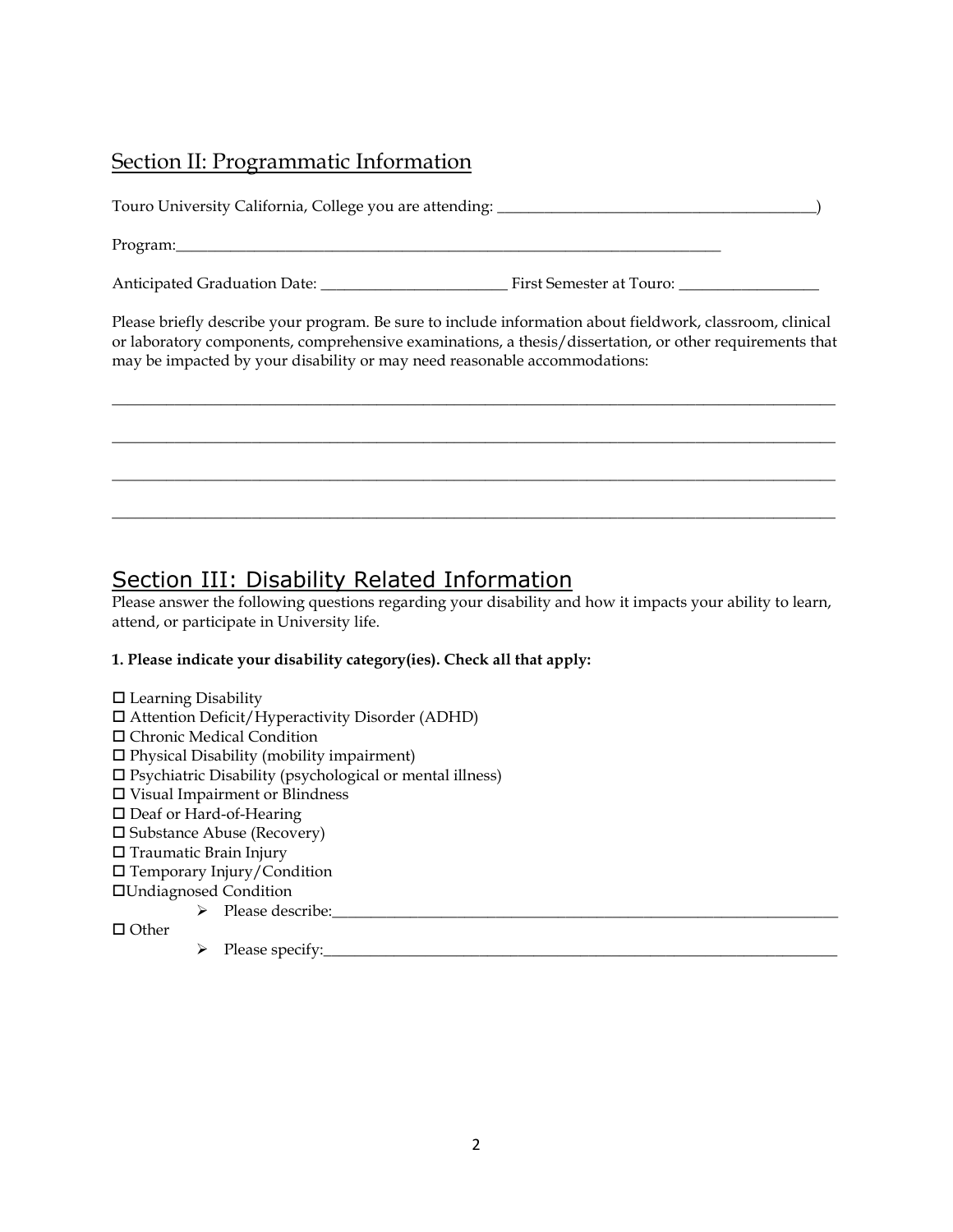**2. Specify the diagnosis or type of disability based on the category above:**

**3. Please identify what major life activity(ies) is(are) affected by your condition(s):** 

**4. What mitigating measures have you used to address your condition(s). Mitigating measures are any device, treatment or medication, assistive technology, reasonable accommodations, and/or compensatory strategies that reduce the impact of a disability.** 

**\_\_\_\_\_\_\_\_\_\_\_\_\_\_\_\_\_\_\_\_\_\_\_\_\_\_\_\_\_\_\_\_\_\_\_\_\_\_\_\_\_\_\_\_\_\_\_\_\_\_\_\_\_\_\_\_\_\_\_\_\_\_\_\_\_\_\_\_\_\_\_\_\_\_\_\_\_\_\_\_\_\_\_\_\_\_\_\_\_\_\_\_\_ \_\_\_\_\_\_\_\_\_\_\_\_\_\_\_\_\_\_\_\_\_\_\_\_\_\_\_\_\_\_\_\_\_\_\_\_\_\_\_\_\_\_\_\_\_\_\_\_\_\_\_\_\_\_\_\_\_\_\_\_\_\_\_\_\_\_\_\_\_\_\_\_\_\_\_\_\_\_\_\_\_\_\_\_\_\_\_\_\_\_\_\_\_**

**\_\_\_\_\_\_\_\_\_\_\_\_\_\_\_\_\_\_\_\_\_\_\_\_\_\_\_\_\_\_\_\_\_\_\_\_\_\_\_\_\_\_\_\_\_\_\_\_\_\_\_\_\_\_\_\_\_\_\_\_\_\_\_\_\_\_\_\_\_\_\_\_\_\_\_\_\_\_\_\_\_\_\_\_\_\_\_\_\_\_\_\_\_ \_\_\_\_\_\_\_\_\_\_\_\_\_\_\_\_\_\_\_\_\_\_\_\_\_\_\_\_\_\_\_\_\_\_\_\_\_\_\_\_\_\_\_\_\_\_\_\_\_\_\_\_\_\_\_\_\_\_\_\_\_\_\_\_\_\_\_\_\_\_\_\_\_\_\_\_\_\_\_\_\_\_\_\_\_\_\_\_\_\_\_\_\_**

**\_\_\_\_\_\_\_\_\_\_\_\_\_\_\_\_\_\_\_\_\_\_\_\_\_\_\_\_\_\_\_\_\_\_\_\_\_\_\_\_\_\_\_\_\_\_\_\_\_\_\_\_\_\_\_\_\_\_\_\_\_\_\_\_\_\_\_\_\_\_\_\_\_\_\_\_\_\_\_\_\_\_\_\_\_\_\_\_\_\_\_\_\_ \_\_\_\_\_\_\_\_\_\_\_\_\_\_\_\_\_\_\_\_\_\_\_\_\_\_\_\_\_\_\_\_\_\_\_\_\_\_\_\_\_\_\_\_\_\_\_\_\_\_\_\_\_\_\_\_\_\_\_\_\_\_\_\_\_\_\_\_\_\_\_\_\_\_\_\_\_\_\_\_\_\_\_\_\_\_\_\_\_\_\_\_\_**

#### **5. Please check all that apply:**

- $\Box$  I use a wheelchair.
- $\square$  I use assistive mobility devices (braces, crutches, cane, or prosthesis).
- $\Box$  I wear a hearing aid.
- $\Box$  I need to read lips of instructors.
- $\Box$  I have difficulty reading the blackboard.
- $\Box$  I have difficulty taking notes in class.
- $\Box$  I have difficulty writing.
- $\Box$  I have difficulty standing for long periods of time.
- $\Box$  I tire easily when I walk distances.
- $\Box$  I have difficulty walking up/down stairs.
- $\Box$  Please describe any other mobility or disability related difficulties you are currently experiencing:

 $\mathcal{L}_\mathcal{L} = \{ \mathcal{L}_\mathcal{L} = \{ \mathcal{L}_\mathcal{L} = \{ \mathcal{L}_\mathcal{L} = \{ \mathcal{L}_\mathcal{L} = \{ \mathcal{L}_\mathcal{L} = \{ \mathcal{L}_\mathcal{L} = \{ \mathcal{L}_\mathcal{L} = \{ \mathcal{L}_\mathcal{L} = \{ \mathcal{L}_\mathcal{L} = \{ \mathcal{L}_\mathcal{L} = \{ \mathcal{L}_\mathcal{L} = \{ \mathcal{L}_\mathcal{L} = \{ \mathcal{L}_\mathcal{L} = \{ \mathcal{L}_\mathcal{$  $\overline{\phantom{a}}$  ,  $\overline{\phantom{a}}$  ,  $\overline{\phantom{a}}$  ,  $\overline{\phantom{a}}$  ,  $\overline{\phantom{a}}$  ,  $\overline{\phantom{a}}$  ,  $\overline{\phantom{a}}$  ,  $\overline{\phantom{a}}$  ,  $\overline{\phantom{a}}$  ,  $\overline{\phantom{a}}$  ,  $\overline{\phantom{a}}$  ,  $\overline{\phantom{a}}$  ,  $\overline{\phantom{a}}$  ,  $\overline{\phantom{a}}$  ,  $\overline{\phantom{a}}$  ,  $\overline{\phantom{a}}$ 

#### **6. Are you currently taking any medication related to your disability or medical condition?**

 $\Box$ Yes  $\Box$ No (check only one)

If yes, list all of the medications you are taking: \_\_\_\_\_\_\_\_\_\_\_\_\_\_\_\_\_\_\_\_\_\_\_\_\_\_\_\_\_\_\_\_\_\_\_\_\_\_\_\_\_\_\_\_\_\_\_\_\_\_\_

If yes, please also list any side-effects of the medications that you are taking and their positive and negative impact on your academic/cognitive abilities and/or other activities: \_\_\_\_\_\_\_\_\_\_\_\_\_\_\_\_\_\_\_\_\_\_\_\_\_\_\_\_\_\_\_\_

 $\mathcal{L}_\mathcal{L} = \{ \mathcal{L}_\mathcal{L} = \{ \mathcal{L}_\mathcal{L} = \{ \mathcal{L}_\mathcal{L} = \{ \mathcal{L}_\mathcal{L} = \{ \mathcal{L}_\mathcal{L} = \{ \mathcal{L}_\mathcal{L} = \{ \mathcal{L}_\mathcal{L} = \{ \mathcal{L}_\mathcal{L} = \{ \mathcal{L}_\mathcal{L} = \{ \mathcal{L}_\mathcal{L} = \{ \mathcal{L}_\mathcal{L} = \{ \mathcal{L}_\mathcal{L} = \{ \mathcal{L}_\mathcal{L} = \{ \mathcal{L}_\mathcal{$  $\mathcal{L}_\mathcal{L} = \{ \mathcal{L}_\mathcal{L} = \{ \mathcal{L}_\mathcal{L} = \{ \mathcal{L}_\mathcal{L} = \{ \mathcal{L}_\mathcal{L} = \{ \mathcal{L}_\mathcal{L} = \{ \mathcal{L}_\mathcal{L} = \{ \mathcal{L}_\mathcal{L} = \{ \mathcal{L}_\mathcal{L} = \{ \mathcal{L}_\mathcal{L} = \{ \mathcal{L}_\mathcal{L} = \{ \mathcal{L}_\mathcal{L} = \{ \mathcal{L}_\mathcal{L} = \{ \mathcal{L}_\mathcal{L} = \{ \mathcal{L}_\mathcal{$ 

 $\mathcal{L}_\mathcal{L} = \{ \mathcal{L}_\mathcal{L} = \{ \mathcal{L}_\mathcal{L} = \{ \mathcal{L}_\mathcal{L} = \{ \mathcal{L}_\mathcal{L} = \{ \mathcal{L}_\mathcal{L} = \{ \mathcal{L}_\mathcal{L} = \{ \mathcal{L}_\mathcal{L} = \{ \mathcal{L}_\mathcal{L} = \{ \mathcal{L}_\mathcal{L} = \{ \mathcal{L}_\mathcal{L} = \{ \mathcal{L}_\mathcal{L} = \{ \mathcal{L}_\mathcal{L} = \{ \mathcal{L}_\mathcal{L} = \{ \mathcal{L}_\mathcal{$  $\mathcal{L}_\mathcal{L} = \{ \mathcal{L}_\mathcal{L} = \{ \mathcal{L}_\mathcal{L} = \{ \mathcal{L}_\mathcal{L} = \{ \mathcal{L}_\mathcal{L} = \{ \mathcal{L}_\mathcal{L} = \{ \mathcal{L}_\mathcal{L} = \{ \mathcal{L}_\mathcal{L} = \{ \mathcal{L}_\mathcal{L} = \{ \mathcal{L}_\mathcal{L} = \{ \mathcal{L}_\mathcal{L} = \{ \mathcal{L}_\mathcal{L} = \{ \mathcal{L}_\mathcal{L} = \{ \mathcal{L}_\mathcal{L} = \{ \mathcal{L}_\mathcal{$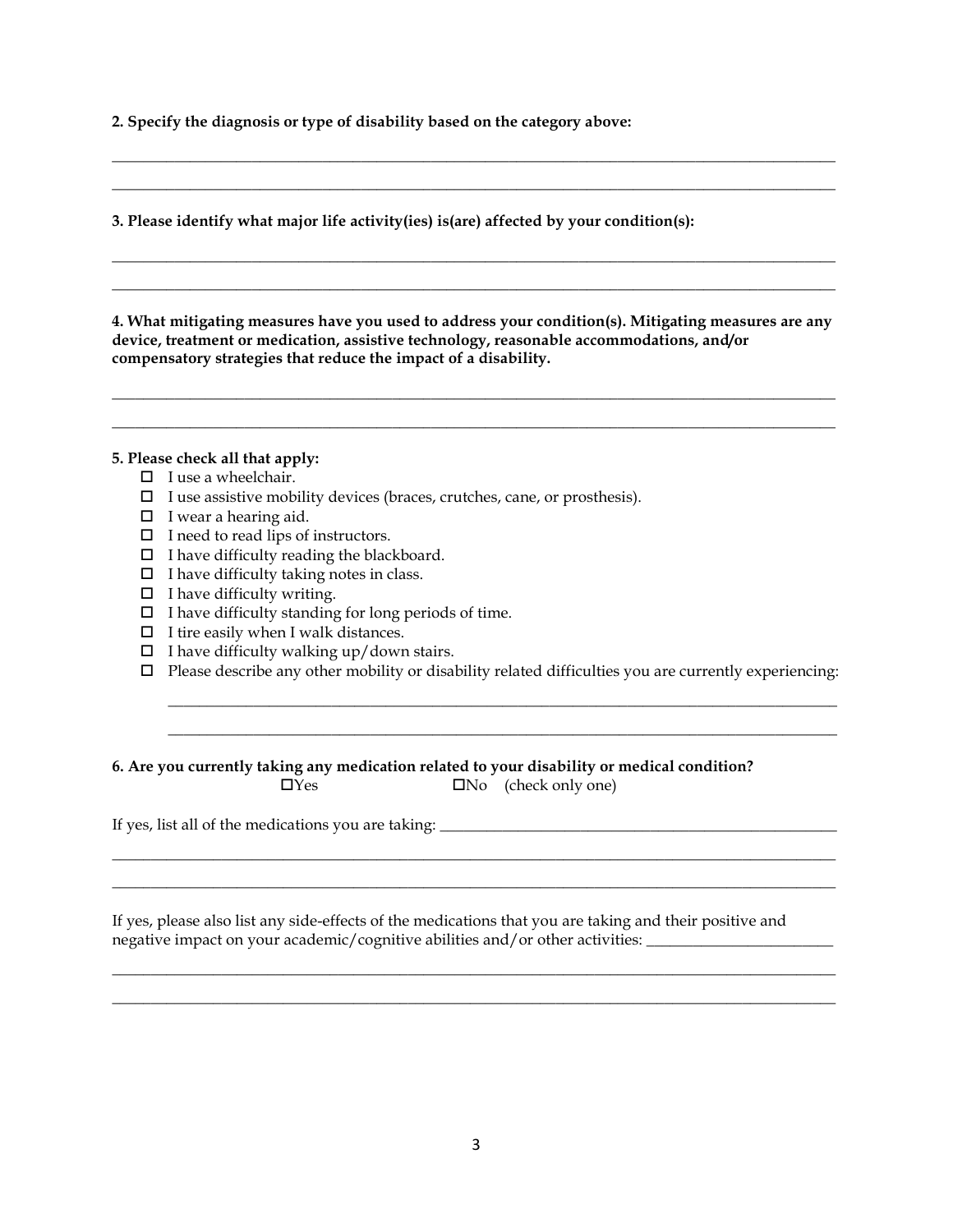| 7. Please check all of the reasonable accommodations that you are requesting:                                                                         |                                                                                                                                                                                                                                                                                                                      |  |  |  |                                     |  |
|-------------------------------------------------------------------------------------------------------------------------------------------------------|----------------------------------------------------------------------------------------------------------------------------------------------------------------------------------------------------------------------------------------------------------------------------------------------------------------------|--|--|--|-------------------------------------|--|
| $\Box$ Testing Accommodations<br>• Please specify:<br>□ Classroom Accommodations                                                                      |                                                                                                                                                                                                                                                                                                                      |  |  |  |                                     |  |
|                                                                                                                                                       |                                                                                                                                                                                                                                                                                                                      |  |  |  | • Please specify:                   |  |
|                                                                                                                                                       |                                                                                                                                                                                                                                                                                                                      |  |  |  | $\Box$ Communication Accommodations |  |
|                                                                                                                                                       |                                                                                                                                                                                                                                                                                                                      |  |  |  |                                     |  |
| $\Box$ Other Accommodations                                                                                                                           |                                                                                                                                                                                                                                                                                                                      |  |  |  |                                     |  |
|                                                                                                                                                       |                                                                                                                                                                                                                                                                                                                      |  |  |  |                                     |  |
| 8. Briefly describe why you are requesting the above accommodations:                                                                                  |                                                                                                                                                                                                                                                                                                                      |  |  |  |                                     |  |
|                                                                                                                                                       | 9. Please list any services/accommodations you received as an undergraduate or at any previously<br>attended school: (Please note that while such services do not necessarily carry over to your current<br>program, the information is helpful to give SS background information on your disability-related needs.) |  |  |  |                                     |  |
|                                                                                                                                                       |                                                                                                                                                                                                                                                                                                                      |  |  |  |                                     |  |
|                                                                                                                                                       |                                                                                                                                                                                                                                                                                                                      |  |  |  |                                     |  |
|                                                                                                                                                       |                                                                                                                                                                                                                                                                                                                      |  |  |  |                                     |  |
|                                                                                                                                                       |                                                                                                                                                                                                                                                                                                                      |  |  |  |                                     |  |
|                                                                                                                                                       |                                                                                                                                                                                                                                                                                                                      |  |  |  |                                     |  |
| <b>Section IV: Referral Information</b>                                                                                                               |                                                                                                                                                                                                                                                                                                                      |  |  |  |                                     |  |
| Please indicate how you heard about Touro University disability accommodation services:                                                               |                                                                                                                                                                                                                                                                                                                      |  |  |  |                                     |  |
| Registrar<br>$\Box$                                                                                                                                   | $\Box$ Friend or Family Member                                                                                                                                                                                                                                                                                       |  |  |  |                                     |  |
| □ Academic Advisor/Dean                                                                                                                               | □ Primary Care Provider                                                                                                                                                                                                                                                                                              |  |  |  |                                     |  |
| $\Box$ Admissions                                                                                                                                     | $\Box$ Professor/TA                                                                                                                                                                                                                                                                                                  |  |  |  |                                     |  |
| Touro Website                                                                                                                                         | $\Box$ Other: specify: $\_\_\_\_\_\_\_\_\_\_\_\_\_\_$                                                                                                                                                                                                                                                                |  |  |  |                                     |  |
| $\square$ Self                                                                                                                                        |                                                                                                                                                                                                                                                                                                                      |  |  |  |                                     |  |
| <b>Section V: Agency Information</b><br>Do you receive services from any of the following agencies?<br><b>Vocational Rehabilitation Services</b><br>□ |                                                                                                                                                                                                                                                                                                                      |  |  |  |                                     |  |
| • Specify State and Agency: _                                                                                                                         |                                                                                                                                                                                                                                                                                                                      |  |  |  |                                     |  |
| Veterans Administration (VA)<br>□                                                                                                                     |                                                                                                                                                                                                                                                                                                                      |  |  |  |                                     |  |
|                                                                                                                                                       |                                                                                                                                                                                                                                                                                                                      |  |  |  |                                     |  |
| If yes, please provide the following information:                                                                                                     |                                                                                                                                                                                                                                                                                                                      |  |  |  |                                     |  |
|                                                                                                                                                       |                                                                                                                                                                                                                                                                                                                      |  |  |  |                                     |  |
|                                                                                                                                                       |                                                                                                                                                                                                                                                                                                                      |  |  |  |                                     |  |
|                                                                                                                                                       |                                                                                                                                                                                                                                                                                                                      |  |  |  |                                     |  |
|                                                                                                                                                       |                                                                                                                                                                                                                                                                                                                      |  |  |  |                                     |  |
|                                                                                                                                                       |                                                                                                                                                                                                                                                                                                                      |  |  |  |                                     |  |
|                                                                                                                                                       |                                                                                                                                                                                                                                                                                                                      |  |  |  |                                     |  |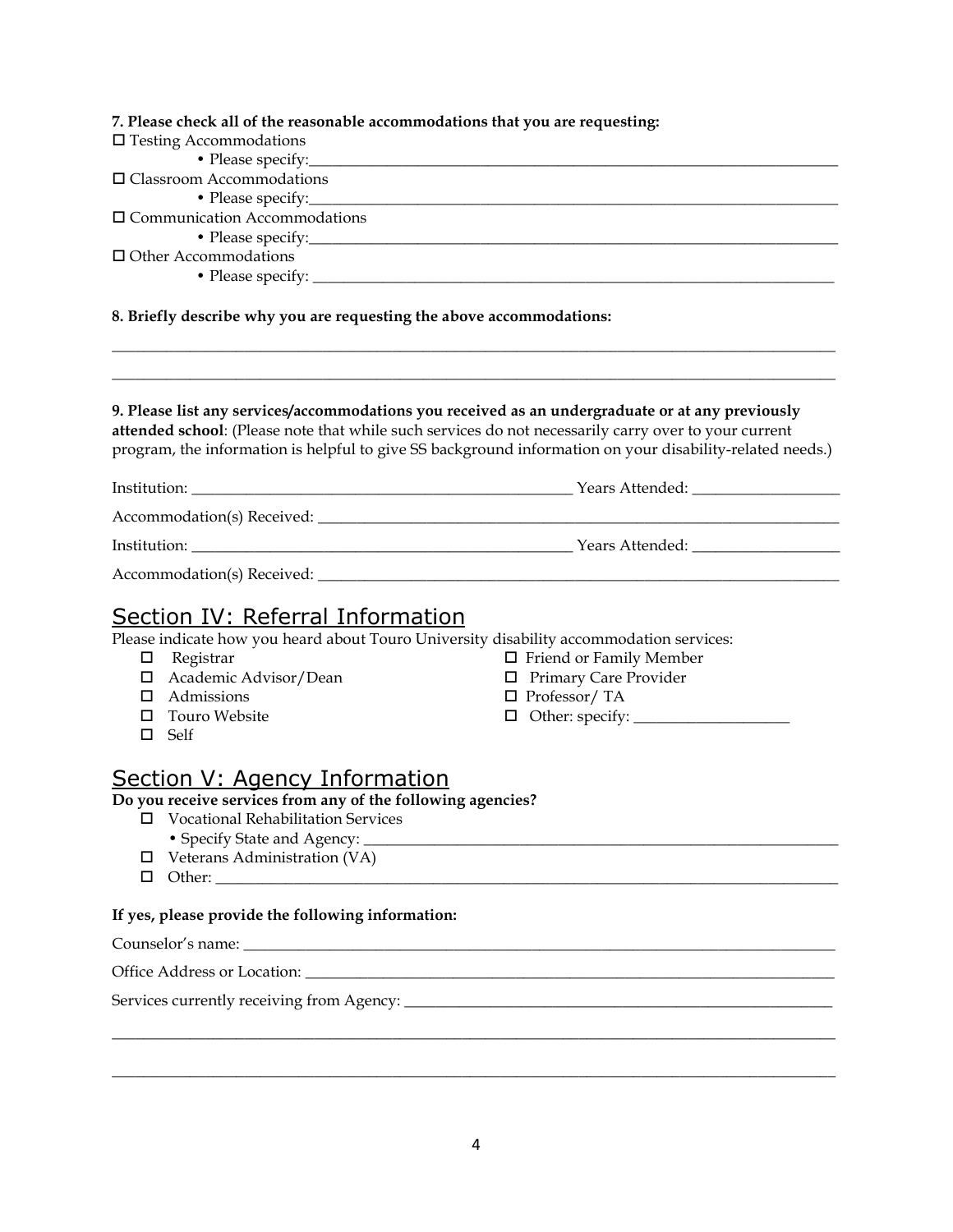### Section VI: Professional Assessment of Mitigating Measures

**In comparison with the average person in the general population, please have your medical or other licensed professional rate how your major life activity(ies) is(are) affected by your condition(s) both with and without mitigating measures:**

| <b>With Mitigating Measures</b> | <b>Without Mitigating Measures</b> |
|---------------------------------|------------------------------------|
| $\Box$ Mild                     | $\Box$ Mild                        |
| $\square$ Moderate              | $\square$ Moderate                 |
| $\square$ Substantial           | $\square$ Substantial              |
| $\square$ Severe                | $\square$ Severe                   |
|                                 |                                    |

\_\_\_\_\_\_\_\_\_\_\_\_\_\_\_\_\_\_\_\_\_\_\_\_\_\_\_\_\_\_\_\_\_\_\_\_\_\_\_\_\_\_\_\_\_\_\_\_\_\_\_\_\_\_\_\_\_\_\_\_ \_\_\_\_\_\_\_\_\_\_\_\_\_\_\_\_\_\_\_\_\_

Print Name of licensed professional providing this rating

\_\_\_\_\_\_\_\_\_\_\_\_\_\_\_\_\_\_\_\_\_\_\_\_\_\_\_\_\_\_\_\_\_\_\_\_\_\_\_\_\_\_\_\_\_\_\_\_\_\_\_\_\_\_\_\_\_\_\_

Professional's Signature Date

I, \_\_\_\_\_\_\_\_\_\_\_\_\_\_\_\_\_\_\_\_\_\_\_\_\_\_\_\_\_, give Touro University California permission to explore coverage and reasonable accommodations under the Americans with Disabilities Act of 1990, Section 504 of

Rehabilitation Act, and all applicable State and Federal laws. I understand that all information obtained during this process will be maintained and used in accordance with the ADA, including its confidentiality requirements. I certify that I have read and reviewed the description of the program and have been informed of the essential requirements. I further certify that the foregoing statements are complete, accurate, and true to the best of my knowledge, and I understand that Touro University California may require me to undergo testing or evaluation by medical personnel retained by Touro University California for the purpose of establishing the existence and extent of my disability, illness, condition, or disease and my ability to meet essential academic functions and requirements with or without reasonable accommodation.

\_\_\_\_\_\_\_\_\_\_\_\_\_\_\_\_\_\_\_\_\_\_\_\_\_\_\_\_\_\_\_\_\_\_\_\_\_\_\_\_\_\_\_\_\_\_\_\_\_\_\_\_\_\_ \_\_\_\_\_\_\_\_\_\_\_\_\_\_\_\_\_\_\_\_\_\_\_\_\_

Signature of Requestor/Student\* Date of Requestor Student\* Date of Reduction 2011 10:00  $\mathbb{R}$  Date

\*Important Notes:

Reasonable accommodations cannot be applied retroactively.

Provision of reasonable accommodations during our program is not a guarantee of successful graduation, licensure, certification or continued certification. Students must successfully satisfy program requirements and meet the program's rigors. Testing providers and licensing and certification agencies, boards and organizations have their own reasonable accommodation requirements. Reasonable accommodations, if any, received by the student at Touro University are not binding on those providers, agencies, boards or organizations. The student is solely responsible to investigate, apply for and acquire accommodations with any necessary providers, agencies, boards or organizations. Touro University hereby expressly disclaims any liability in such event those providers, agencies, boards or organizations do not grant the student accommodations – such risk is borne exclusively by student.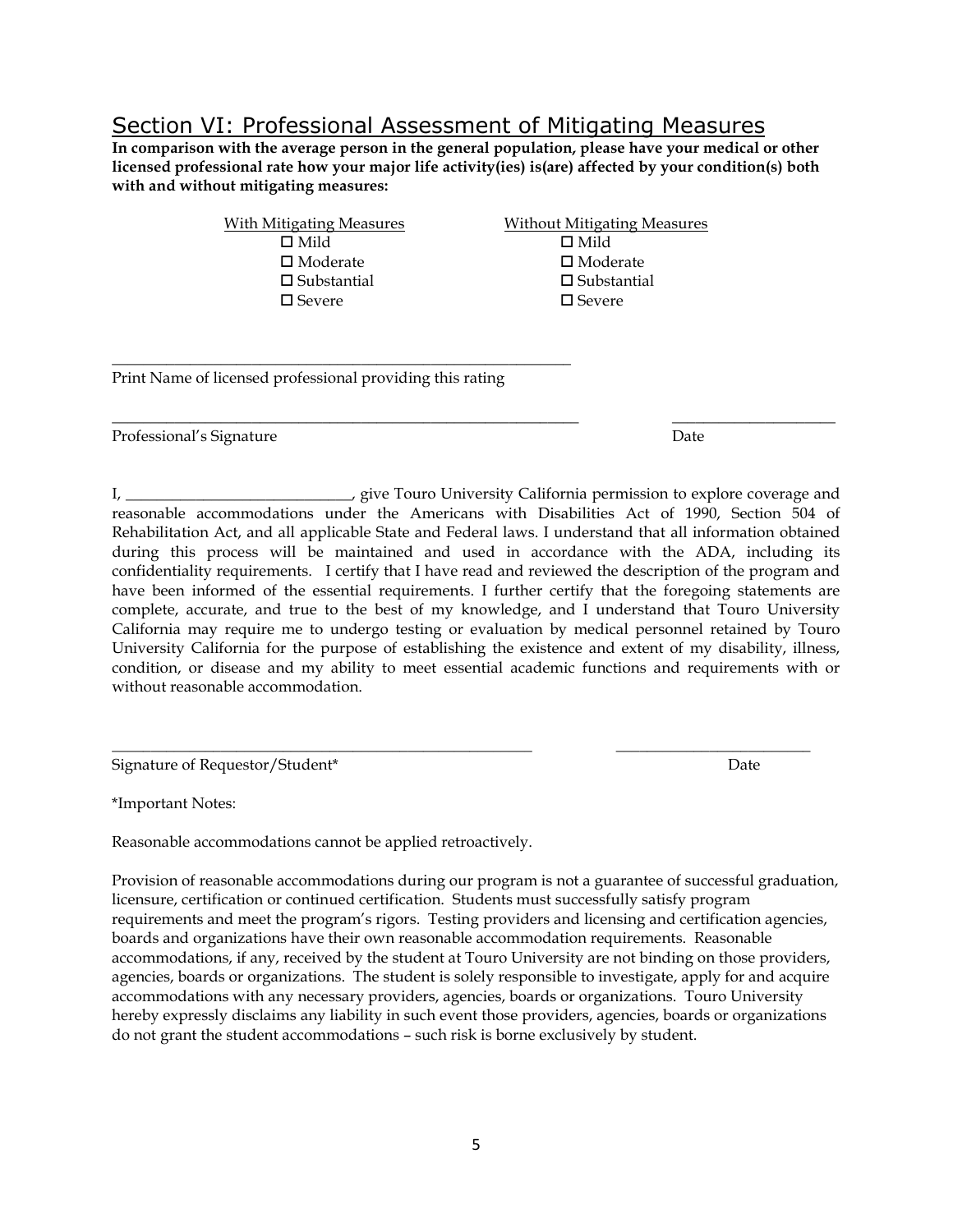

# Medical Records Review Acknowledgement, Waiver and Consent

I, \_\_\_\_\_\_\_\_\_\_\_\_\_\_\_\_\_\_\_\_\_\_\_\_\_\_\_\_\_\_\_\_\_\_(student), give Touro University California permission to contact \_\_\_\_\_\_\_\_\_\_\_\_\_\_\_\_\_\_\_\_\_\_\_\_\_\_\_\_\_\_\_\_\_\_\_\_\_ (health care provider) and have executed a

Authorization to Release of Health Information.

I understand the reason for this contact is to advise Touro University California about my educational needs and functional abilities and limitations in relation to my educational goals and functions. I understand that the University may provide \_\_\_\_\_\_\_\_\_\_\_\_\_\_\_\_\_\_\_\_\_\_\_\_(health care provider) with specific information about the program if requested, including the essential functions and specific requirements. I authorize Touro University to discuss the program and my participation in it, including sharing my education record.

I understand that Touro University may use experts or outside reviewers to review my records, I hereby consent to such additional disclosure. My Authorization to Release of Health Information shall be read to include these additional disclosures, if any.

\_\_\_\_\_\_\_\_\_\_\_\_\_\_\_\_\_\_\_\_\_\_\_\_\_\_\_\_\_\_\_\_\_\_\_\_\_\_\_\_\_\_\_\_\_\_\_\_\_\_\_\_\_\_\_\_\_\_ \_\_\_\_\_\_\_\_\_\_\_\_\_\_\_\_\_\_\_\_\_\_\_\_\_\_

\_\_\_\_\_\_\_\_\_\_\_\_\_\_\_\_\_\_\_\_\_\_\_\_\_\_\_\_\_\_\_\_\_\_\_\_\_\_\_\_\_\_\_\_\_\_\_\_\_\_\_\_\_\_\_\_\_\_ \_\_\_\_\_\_\_\_\_\_\_\_\_\_\_\_\_\_\_\_\_\_\_\_\_\_

Student Signature Date

Witness Date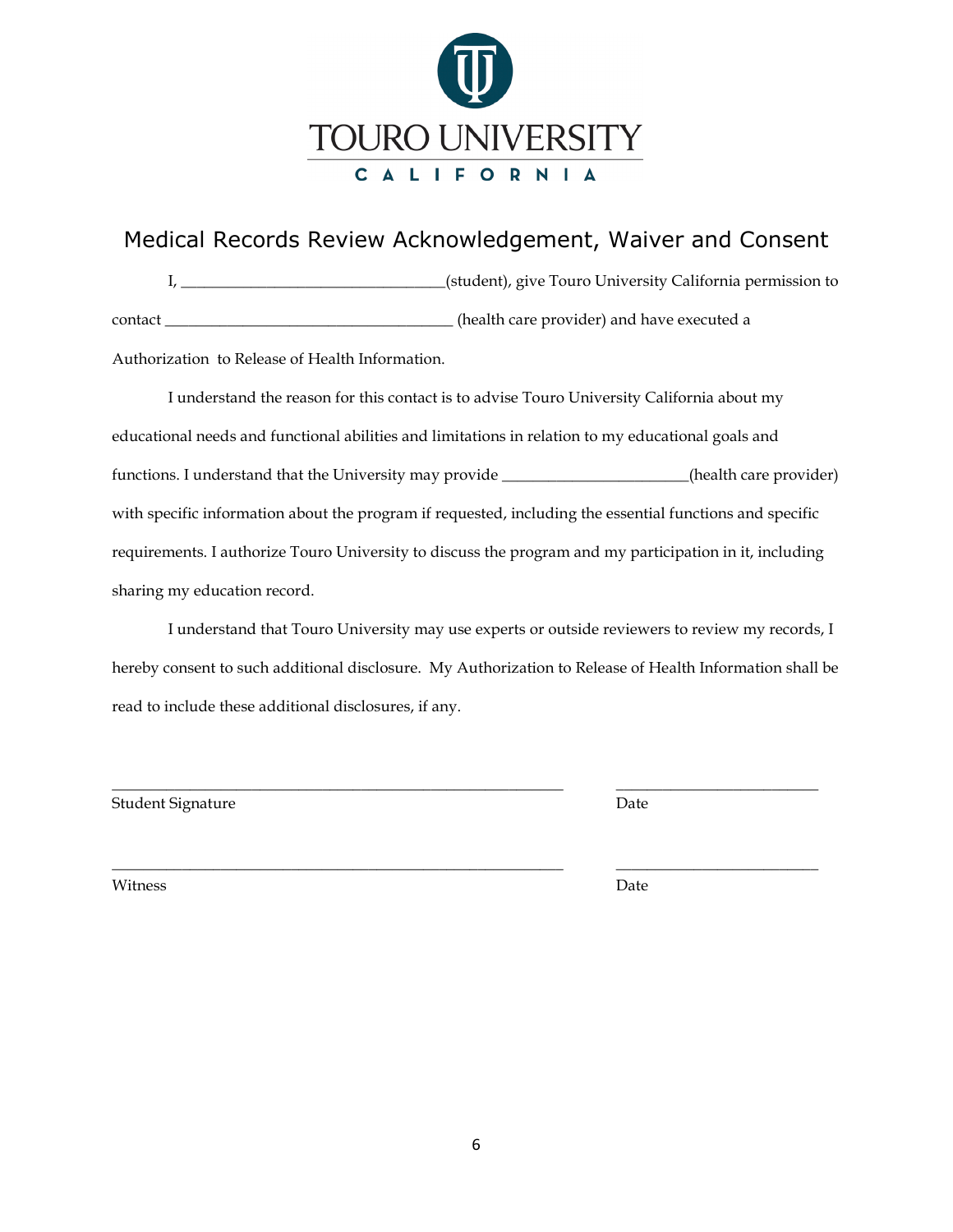

# AUTHORIZATION FOR USE OR DISCLOSURE OF HEALTH INFORMATION TO TOURO UNIVERSITY

Completion of this document authorizes the disclosure and/or use of health information, about you. Failure to provide *all* information requested may invalidate this Authorization.

# **USE AND DISCLOSURE OF HEALTH INFORMATION**

I hereby authorize the state of the state of the state of the state of the state and to release and exchange with and to:

> **Touro University, 1310 Club Drive, Vallejo, CA 94592 ATTN: Paisley Rosengren, MS, LMFT**  Email paisley.rosengren@tu.edu Fax: 7072368537@fax2mail.com or 707-236-8537

the following information:

A.

 $\Box$  All health information pertaining to my medical history, mental or physical condition and treatment received [check additional boxes in Section B, as appropriate]

*OR*

 $\Box$  Only the following records or types of health information (including any dates):

 $\overline{\phantom{a}}$  , and the contribution of the contribution of the contribution of the contribution of the contribution of the contribution of the contribution of the contribution of the contribution of the contribution of the

#### B.

| I specifically authorize release of the following information (check as appropriate): |                     |
|---------------------------------------------------------------------------------------|---------------------|
| Mental health treatment information and notes <sup>1</sup>                            | /Provider Signature |

<span id="page-6-0"></span>Under the Lanterman-Petris-Short Act your mental health provider (physician, licensed psychologist, social worker or marriage and family therapist) who is in charge of your mental health treatment must approve the release. If the release is not so approved, the reasons therefore should be documented. In the event that the provider fails to sign the release the student must legally obtain a copy of the record himself or herself and then provide the records to Touro University.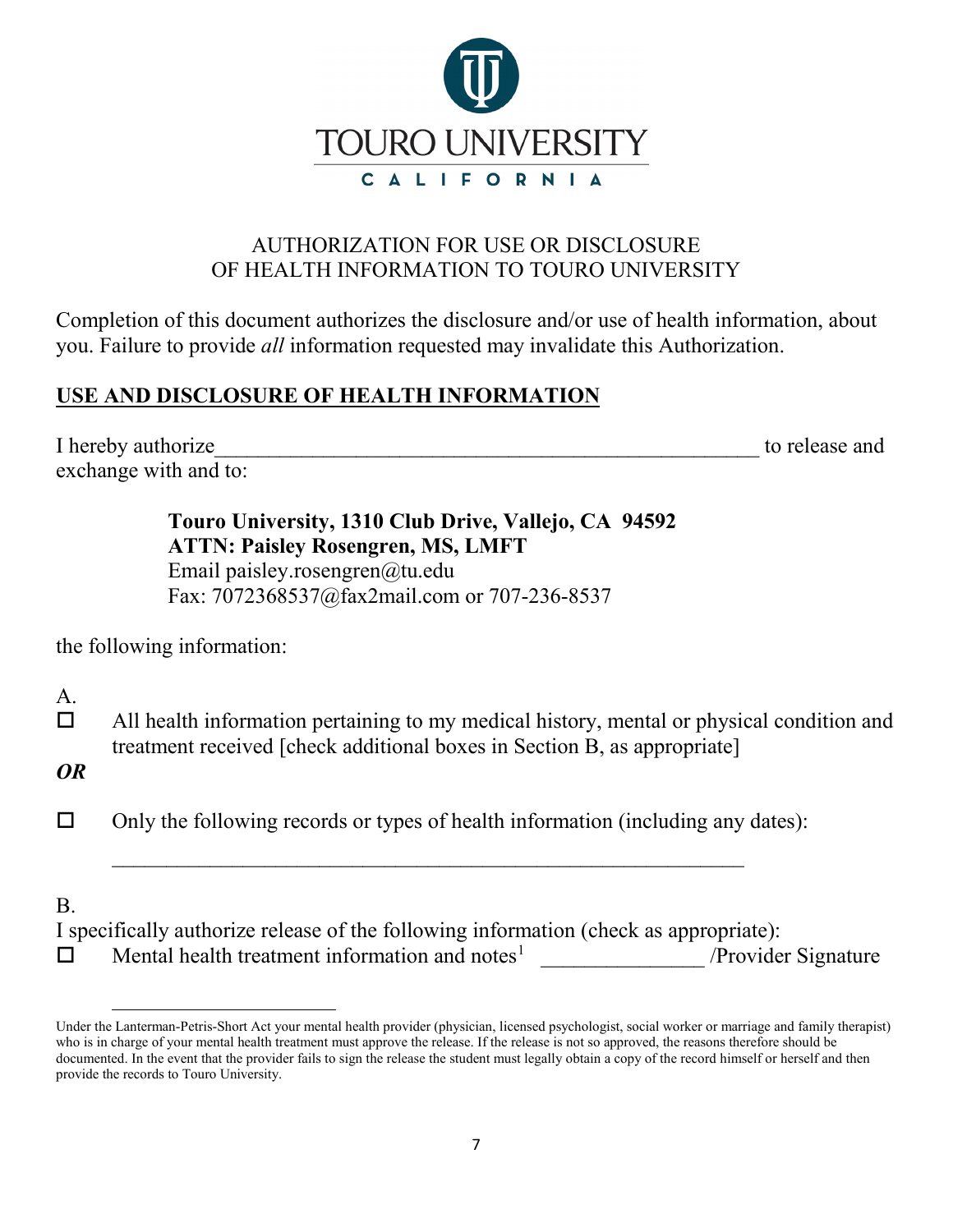- $\Box$  I specifically authorize the release of HIV/AIDS test results. (Health and Safety Code §  $12-980$  (g))
- $\Box$  I authorize the release of information about drug and/or alcohol abuse, diagnosis or treatment (42 C.F.R.§§ 2.34 & 2.35)

# **PURPOSE OF DISCLOSURE**

The purpose of requested use or disclosure is due to the request of the individual patient (i.e. student) and so that documentation can be provided and the patient's request for reasonable accommodation considered and discussed with this necessary documentation

### **EXPIRATION**

This Authorization expires [insert date]:  $\qquad \qquad$  If no date is listed than the authorization expires in **one year** from the date indicated below.

### **STUDENT'S RIGHTS**

You may refuse to sign this Authorization. However, your refusal may have an impact on Touro University's ability to consider your reasonable accommodation request. You may inspect or obtain a copy of the health information that you are being asked to allow the use or disclosure of.

You may revoke this authorization at any time, but you must do so in writing to the address noted above. Your revocation will take effect upon receipt, except to the extent that others have acted in reliance upon this Authorization. You have a right to receive a copy of this authorization. Information disclosed pursuant to this authorization may be re-disclosed by the Touro University in furtherance of its review of your reasonable accommodation request and, as such it may no longer be protected by California law and federal confidentiality law (HIPAA).

## **SIGNATURE**

| Date:      | Time:                                                                                      | am/pm |
|------------|--------------------------------------------------------------------------------------------|-------|
| Signature: | (patient/representative/spouse/financially responsible party)                              |       |
|            | If signed by someone other than the patient, state your legal relationship to the patient: |       |
| Witness:   |                                                                                            | Date: |

*This Authorization is presented in 14 point type and otherwise complies with the Patient Access to Health Records Act (PAHRA), Health and Safety Code §§ 123100 – 123149.5, the Confidentiality of Medical Information Act (CMIA), Civil Code § 56 et seq., and the Health Insurance Portability and Accountability Act of 1996 (HIPAA), 45 C.F.R. §164.508, and covers disclosure of medical information by health care providers.*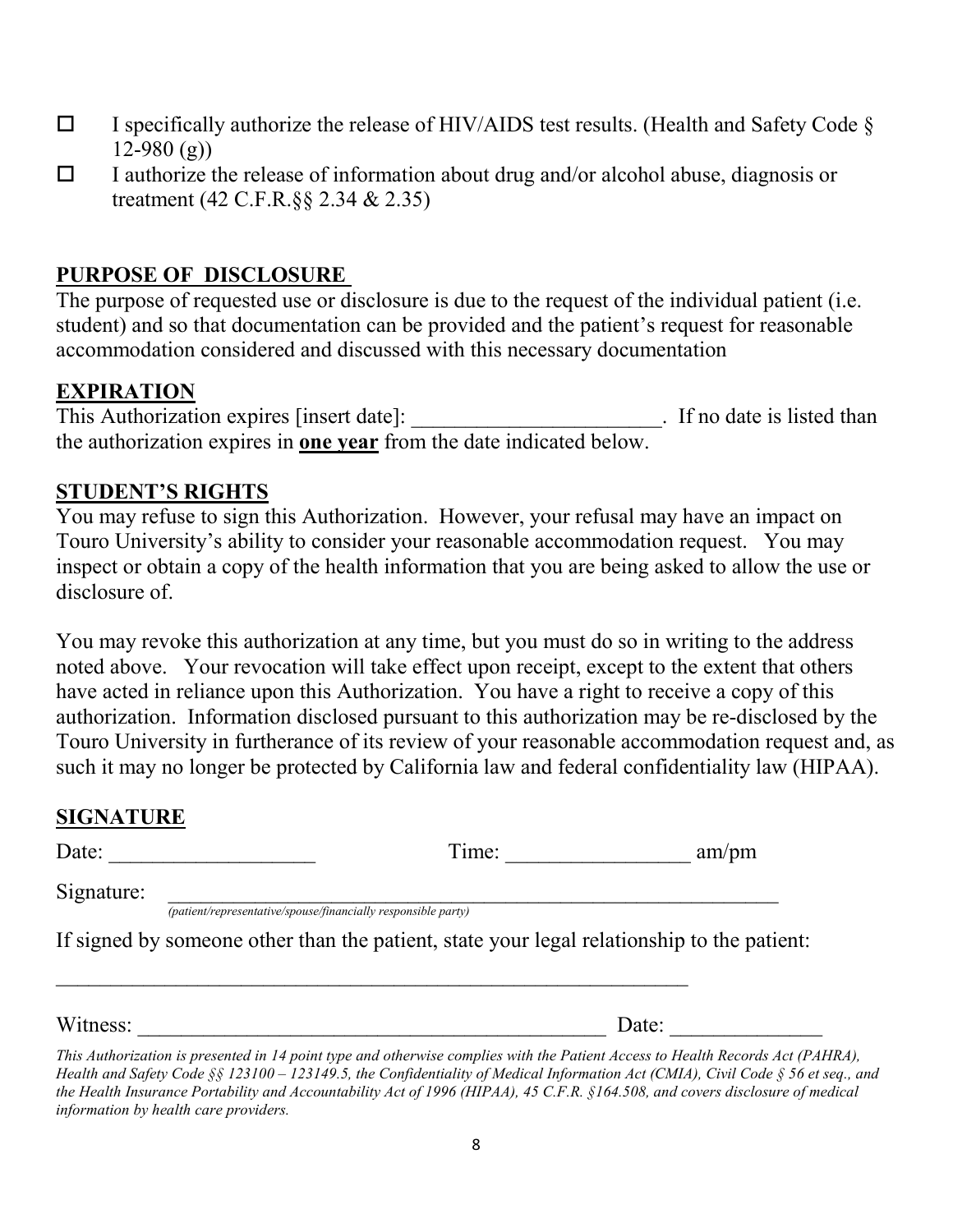

# GENERAL GUIDELINES FOR DISABILITY DOCUMENTATION

Students diagnosed with physical and/or mental impairments qualify as persons with disabilities when their conditions substantially limit them in one or more major life activity. Touro University California provides reasonable accommodations to students with disabilities in consultation from their academic programs. Reasonable accommodations are adjustments to policies, practices, or procedures that facilitate equal access and opportunity for students with disabilities to the University's programs, activities and services. In order to ensure that students' needs are directly linked to these accommodations, Section 504 of the Rehabilitation Act and the Americans with Disabilities Act (ADA) allow higher education institutions to require disability documentation to verify disability status and the need for reasonable accommodations. We have established the following disability documentation guidelines:

Documentation must:

- 1. Be recent enough in order to assess the current impact on learning or a major life activity. Please see disability-specific guidelines for more information. Please note that students requesting accommodations due to a chronic medical condition must submit documentation dated within 6 months as well as annually updated documentation. In no event will documentation over three years old be considered.
- 2. Be sufficiently comprehensive to establish clear evidence of a substantial impact on one or more major life activity.
- 3. Be sufficient to establish a direct link between the underlying impairment and the requested accommodations.
- 4. Include a description of what mitigating measures the student has used and whether with such use the student may still require accommodation in order to access University programs, activities and services.
- 5. Be issued by a medical or other qualified, licensed professional, unrelated by birth, marriage or affinity to the student, printed on letterhead, dated, signed, and including the professional's licensing information. No information may be redacted. The University reserves the right to require that a certified copy of the report be transmitted directly from the evaluator to the University.

Documentation also must include:

- 1. The student's history of receiving reasonable accommodations and academic adjustments, if such history exists.
- 2. Specific recommendations for accommodations as well as an explanation as to why each is recommended as necessary.

Please also note:

• Referrals for all types of disability evaluations are available from Touro University Student Services (SS). The student must bear any cost incurred in obtaining additional information. Please refer to specific documentation guidelines for each type of disability. If the original documentation is incomplete or inadequate to determine the extent of the disability or reasonable accommodation(s), SS has the discretion to require additional documentation.